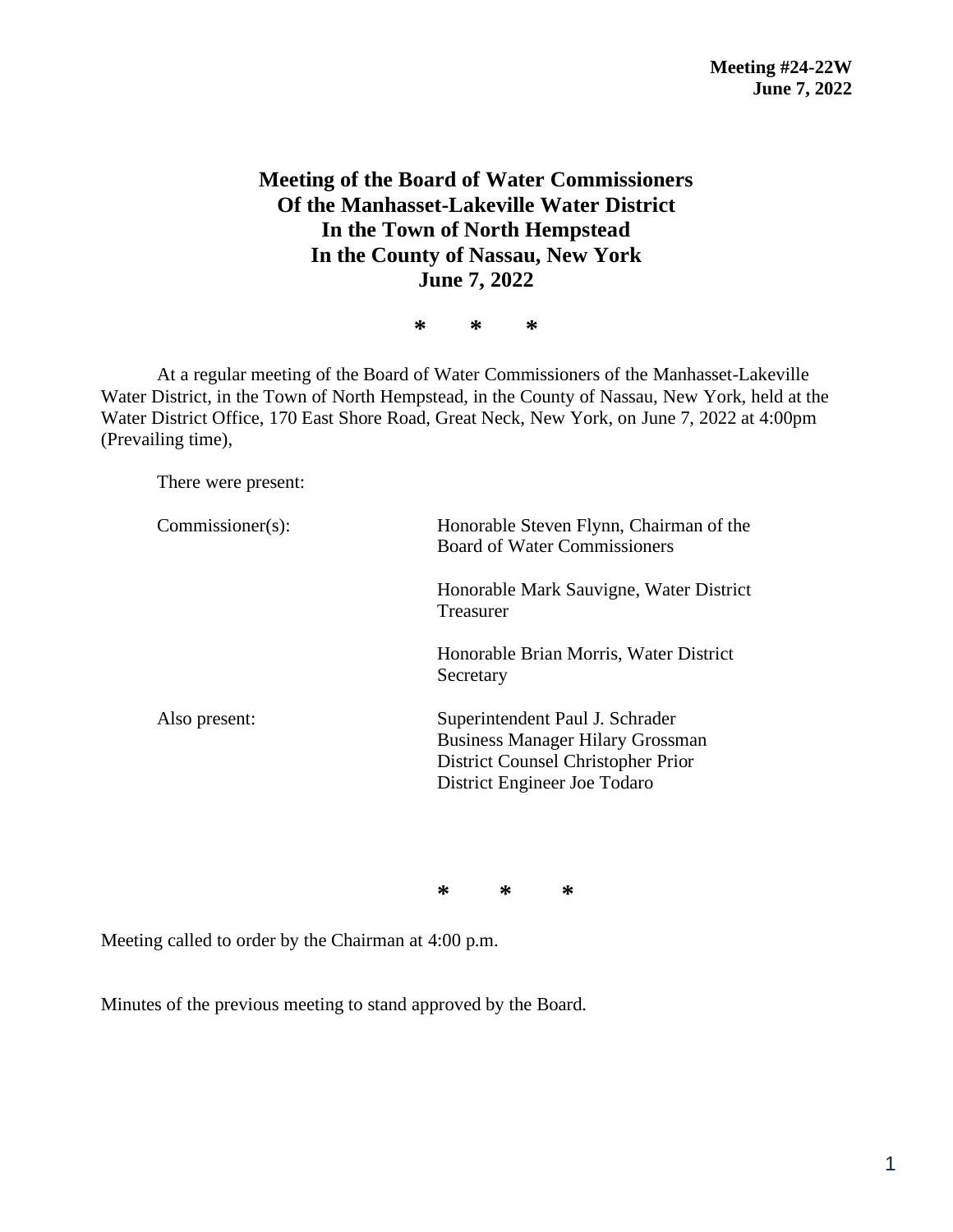Superintendent Schrader provided documentation with the activities of the Water District for the current week. General discussions were held relating to the operation of the District as follows. Discussions were held on each project.

| Shelter Rock #1 and #2        | May 17, 2022 Notice to proceed, 390 days to complete                    |  |
|-------------------------------|-------------------------------------------------------------------------|--|
| 251 Searingtown (Toll Bros)   | Water Main Contract awarded to Merrick, contract signing next.          |  |
| <b>IU Willets</b>             | Plant back in service.                                                  |  |
| T-Mobile                      | Waiting for final draft of amendment.                                   |  |
| <b>Continental Water Main</b> | Work scheduled to start June 10, 2022                                   |  |
| Eden Well Rehabilitation      | Waiting on NCDOH approvals to return to service.                        |  |
| Spruce Pond Well              | Proposed form of easement review. GAC contract awarded to PRI, contract |  |
|                               | signing next.                                                           |  |
| <b>Tank Maintenance RFP</b>   | Advertisement on May 19, 2022. RFP's due back June 28, 2022             |  |

## **RESOLUTION OF THE MANHASSET-LAKEVILLE WATER DISTRICT RELATING TO APPROVAL OF CHECKS ORGANIZATION NUMBER 1**

To the Treasurer:

 I certify that the vouchers on the submitted check register were audited by the Board of Commissioners of the Manhasset-Lakeville WATER District on 6/07/22 and are allowed in the amounts shown. You are hereby authorized and directed to pay to each of the claimants the amount indicated on the opposite of his name.

Commissioner Morris Date: 6/07/22 Manhasset-Lakeville Water District

Commissioner Sauvigne proposed the following motion, seconded by Commissioner Flynn

 WHEREAS the purchases for goods and services identified and presented to the Board of Commissioners this date, 6/07/22, have been found to be properly acknowledged as received or due, and have been audited according to the tenets of Town Law §176 (4a) and in compliance with the Procurement Policy of the Manhasset-Lakeville WATER District and,

 WHEREAS, the audit of claims by the Board of Commissioners is a deliberate process to determine that the proposed payment is proper and just and satisfies the following criteria:

The proposed payment is for a valid and legal purpose.

The obligation was incurred by an authorized official.

The goods or commodities for which payment is claimed were actually rendered.

The obligation does not exceed the available appropriation.

The claim is in proper form; it is mathematically correct; it meets legal requirements; it does not include any charges for taxes from which the organization is exempt; it includes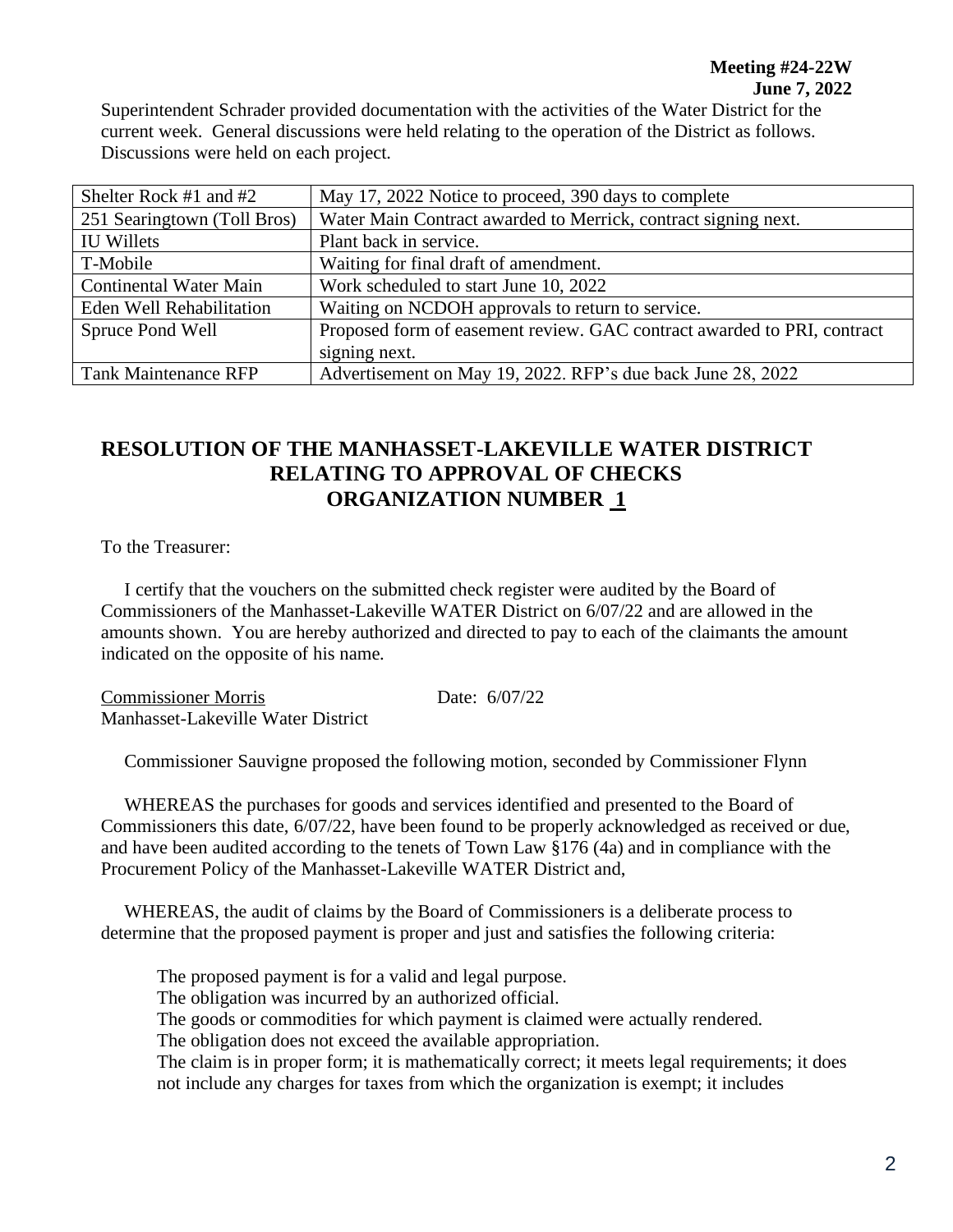discounts to which the organization is entitled it does not include charges previously claimed and paid; and it is in agreement with an attached invoice.

NOW, THEREFORE, it is hereby

 RESOLVED to approve payment to the vendors identified on Check Number 11609 Thru Check Number 11641 this date.

 The adoption of the foregoing Resolution (#W125-22) was duly put to a vote on roll call, which resulted as follows:

Ayes: Commissioner Morris, Commissioner Sauvigne, Commissioner Flynn Nays: None

## **RESOLUTION OF THE MANHASSET-LAKEVILLE WATER DISTRICT RELATING TO APPROVAL OF EXPENDITURES**

Commissioner Morris proposed the following motion, seconded by Commissioner Sauvigne

WHEREAS, the purchase of goods and services identified and presented to the Board of Commissioners this date, 6/07/2022 have been found to be properly acknowledged as requested expenditures, according to the Procurement Policy of the Manhasset-Lakeville Water District,

NOW, THEREFORE, it is hereby

RESOLVED to approve purchase to the vendors identified on Board of Commissioners Expenditure Request form submitted to the Board by the Superintendent as follows:

| <b>VENDOR</b> | <b>DESCRIPTION</b>                         | AMOUNT      | <b>BUDGET</b>   | <b>PURCHASE</b> |  |
|---------------|--------------------------------------------|-------------|-----------------|-----------------|--|
|               |                                            |             | <b>NUMBER</b>   | <b>SUPPORT</b>  |  |
| Core and Main | 47-1 $\frac{1}{2}$ "OMNI T2 meters for the | \$38,775.00 | Developer       | AC              |  |
|               | <b>Manhasset Crest Development</b>         |             | Deposit         |                 |  |
| Core and Main | <b>Sensus Customer Portal</b>              | \$6,437.50  | 8310.210.C   PS |                 |  |
|               | TOT. AMT. REO.                             | \$45,212.50 |                 |                 |  |
|               |                                            |             |                 |                 |  |

Approval of Expenditures:

The adoption of the foregoing Resolution (#W126-22) was duly put to a vote on roll call, which resulted as follows:

Ayes: Commissioner Flynn, Commissioner Sauvigne, Commissioner Morris Nays: None